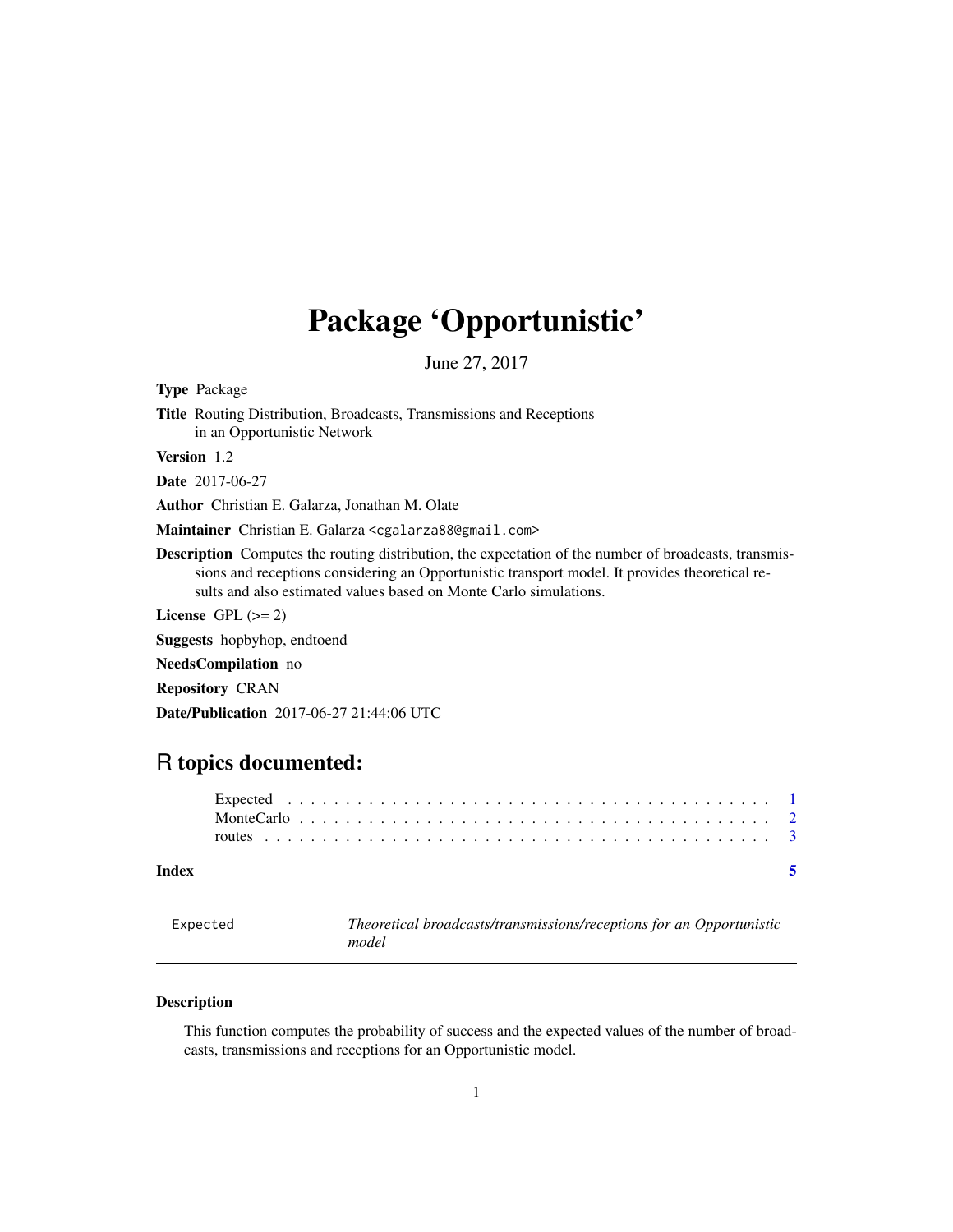#### <span id="page-1-0"></span>Usage

Expected(p)

#### Arguments

p vector of probabilities of length N where N represents the number of hops

#### Value

A matrix with the probabilities and expected values for an Opportunistic model for all hops sizes  $\leq$  N

#### Author(s)

Christian E. Galarza and Jonathan M. Olate

#### References

Biswas, S., & Morris, R. (2004). Opportunistic routing in multi-hop wireless networks. ACM SIGCOMM Computer Communication Review, 34(1), 69-74.

#### See Also

[routes](#page-2-1), [MonteCarlo](#page-1-1)

#### Examples

```
#An N=3 Opportunistic system with probabilities p = c(0.0, 0.4, 0.1)res1 = Expected(p=c(0.9, 0.4, 0.1))res1
```
<span id="page-1-1"></span>

| MonteCarlo | Monte Carlo broadcasts/transmissions/receptions for an Opportunis- |
|------------|--------------------------------------------------------------------|
|            | tic model                                                          |

#### Description

This function estimates via Monte Carlo the probability of success and the expected values of the number of broadcasts, transmissions and receptions for an Opportunistic model.

#### Usage

MonteCarlo(p,  $M = 10^4$ )

#### Arguments

|   | vector of probabilities of length N where N represents the number of hops |
|---|---------------------------------------------------------------------------|
| м | Total number of Monte Carlo simulations                                   |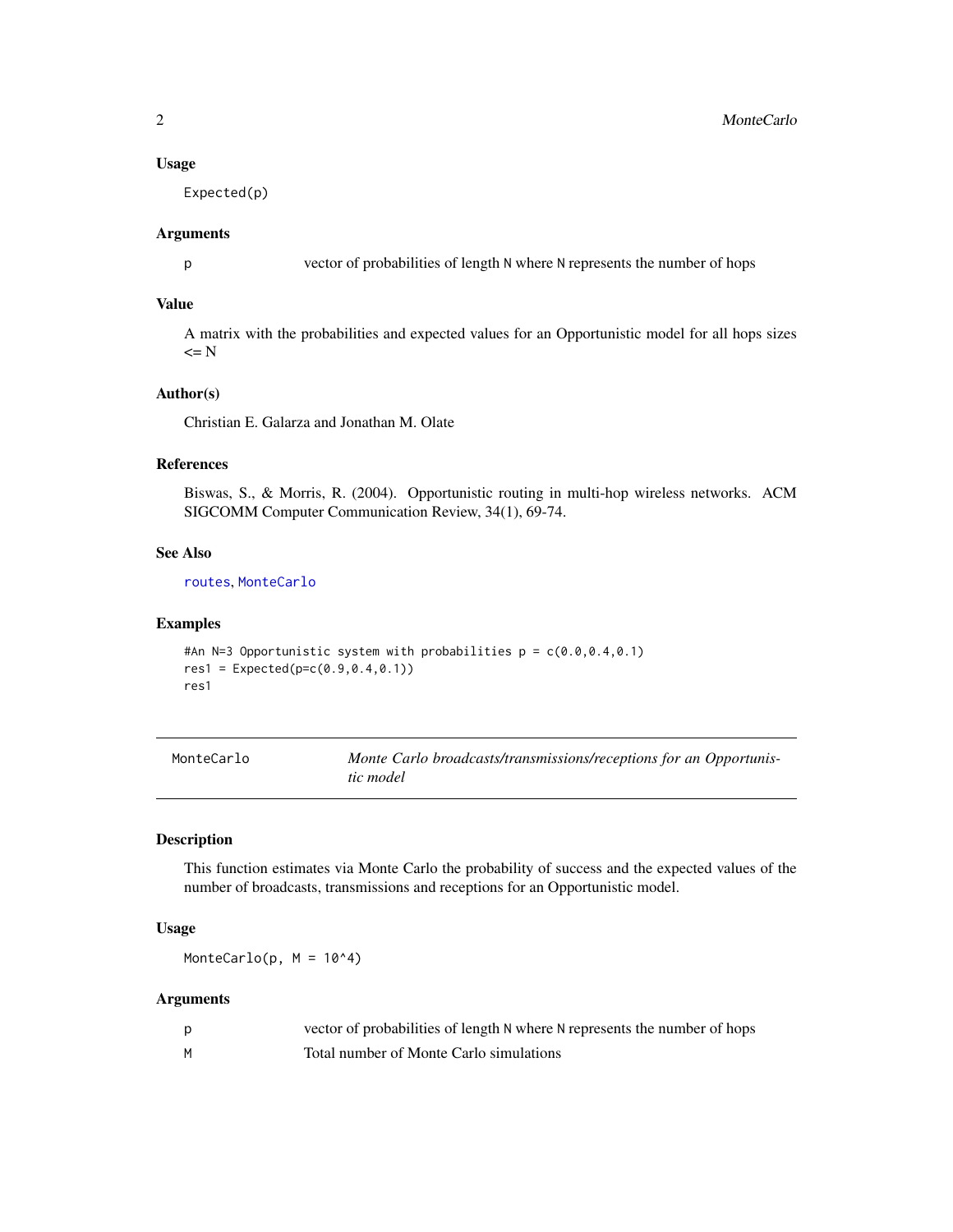#### <span id="page-2-0"></span>routes 3

#### Details

N is computed from p length. M is code10^4 by default.

#### Value

A vector with the success probability and expected values (broadcast, transmissions and receptions) for an N Opportunistic model.

#### Author(s)

Christian E. Galarza and Jonathan M. Olate

#### References

Biswas, S., & Morris, R. (2004). Opportunistic routing in multi-hop wireless networks. ACM SIGCOMM Computer Communication Review, 34(1), 69-74.

#### See Also

#### [routes](#page-2-1), [Expected](#page-0-1)

#### Examples

```
#Monte Carlo simulation for an N=3 Opportunistic system with probabilities
\text{tp} = c(0.0, 0.4, 0.1)res2 = MonteCarlo(p=c(0.9, 0.4, 0.1), M=10^{4})res2
```
<span id="page-2-1"></span>routes *Routing distribution for an Opportunistic network*

#### Description

It provides the different possible routes, their frequency as well as their respective probabilities when considering uncertain probabilities lying on a interval  $p + -$  delta.

#### Usage

routes( $p$ , delta =  $\theta$ )

#### **Arguments**

|       | vector of probabilities of length N where N represents the number of hops         |
|-------|-----------------------------------------------------------------------------------|
| delta | Delta value when considering uncertain probabilities. The interval is of the type |
|       | $p + -$ delta.                                                                    |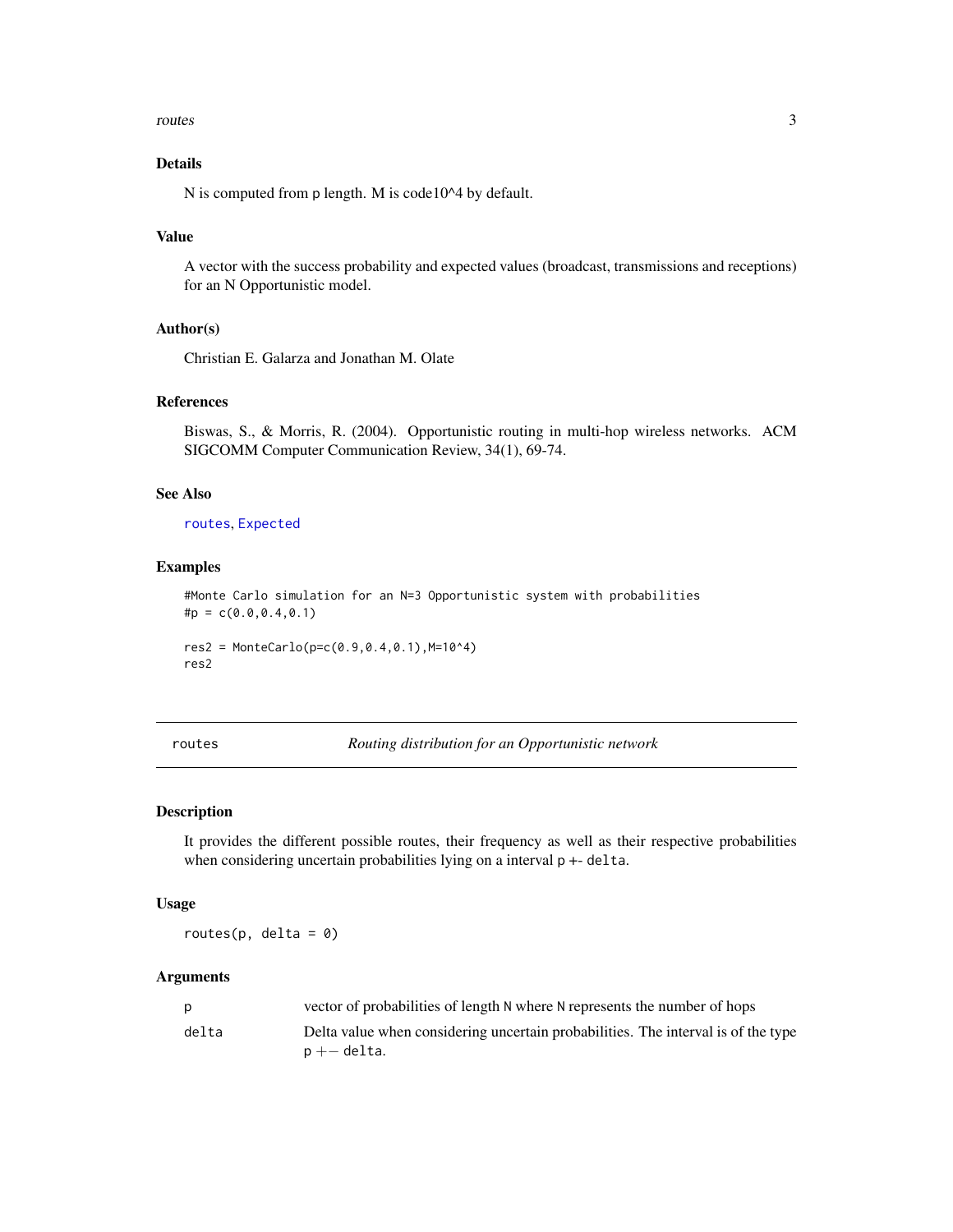<span id="page-3-0"></span>By default, delta is considered to be zero disregarding uncertainty.

#### Value

A data frame containing the routes, frequencies, and respective probabilities.

#### Author(s)

Christian E. Galarza and Jonathan M. Olate

#### See Also

[Expected](#page-0-1), [MonteCarlo](#page-1-1)

#### Examples

## Not run: #An N=7 Opportunistic system with probabilities  $p1 = 0.7,...,p7 = 0.1$ 

```
> p = seq(0.7, 0.1, length.out = 7)> routes(p)
        Freq Probability Value
route 1 1 p1^7 0.08235
route 2 6 p1^5*p2 0.10084
route 3 10 p1^3*p2^2 0.12348
route 4 4 p1*p2^3 0.1512
route 5 5 p1^4*p3 0.12005
route 6 12 p1^2*p2*p3 0.147
route 7 3 p2^2*p3 0.18
route 8 3 p1*p3^2 0.175
route 9 4 p1^3*p4 0.1372
route 10 6 p1*p2*p4 0.168
route 11 2 p3*p4 0.2
route 12 3 p1^2*p5 0.147
route 13 2 p2*p5 0.18
route 14 2 p1*p6 0.14
route 15 1 p7 0.1
Total 64
```
## End(Not run)